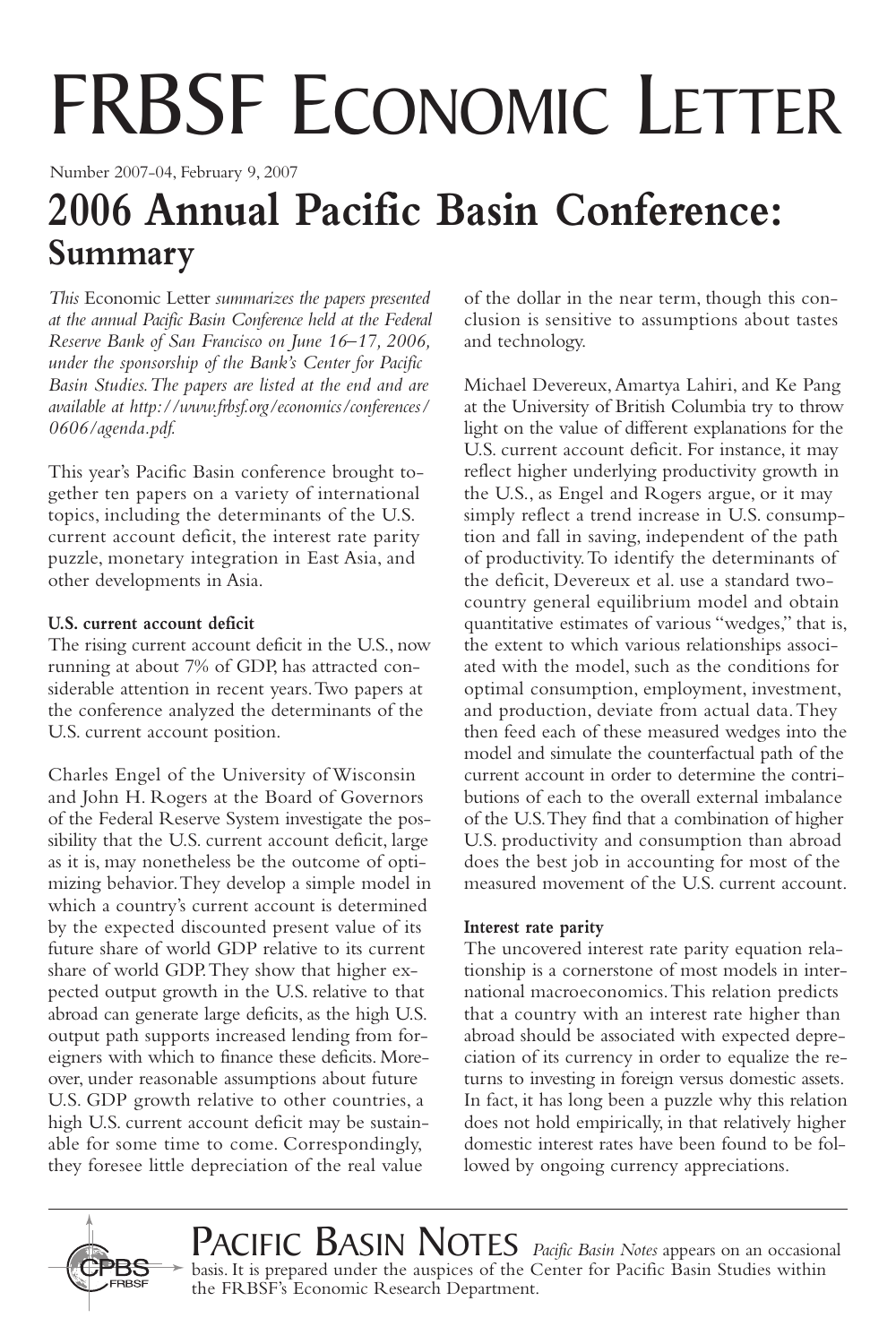Philippe Bacchetta of the University of Lausanne and Eric van Wincoop at the University of Virginia investigate the extent to which incomplete information processing by financial investors can explain this puzzle. Most models assume that all investors instantaneously incorporate all new information into their portfolio decisions.The authors consider two forms of incomplete information processing: (i) infrequent portfolio adjustment by investors, where investors make changes in their portfolios slowly over time, and (ii) partial information processing, where investors use only a subset of all available information.They argue that evidence on the costs of portfolio management can justify such incomplete processing behavior and that it explains the interest parity puzzle. In their framework, an increase in the domestic interest rate leads to an increase in demand for the domestic currency and therefore an initial appreciation of the currency as well. But when investors make infrequent portfolio decisions based on limited information, they will continue to buy the currency as time goes on.This can cause a continuing appreciation of the currency.

#### **China growth and trade balance**

Since 1978 China's GDP has grown almost 10% per year, while its GDP per capita has grown almost 6% annually.At the same time, there has been a noticeable transformation of the economy, with the share of workers in agriculture decreasing from over 70% to less than 50%.

Robert Dekle and Guillaume Vandenbroucke at the University of Southern California formulate a quantitative, general equilibrium growth model to try to capture China's recent growth and structural transformation.Their model distinguishes three sectors: the agricultural sector, the nonagricultural private sector, and the nonagricultural public (government) sector.They use this model to measure the relative contributions of productivity improvements and the transfer of labor out of agriculture into high-productivity activities.They find that between 1978 and 1995 the reallocation of labor from agriculture to nonagriculture accounted for over one-third of China's average annual increase in output per capita (that is, 2.0 percentage points of total labor productivity growth of 5.2%), while productivity growth in the public sector and private nonagricultural sector contributed 1.6 and 0.6 percentage points, respectively. Over the more recent period 1996–2003, however, the reallocation of labor from the public to the private nonagricultural sector accounted for a significant part of

growth, contributing 1 percentage point of total labor productivity growth of 5.8% per year, while public and private nonagricultural sector productivity growth contributed 1.0 and 2.7 percentage points, respectively.

China's current account surplus as a percent of GDP rose from 2.4% in 2002 to 7.2% in 2005 and is on pace to rise even higher in 2006. Some have attributed this development to an undervalued currency that makes Chinese goods unduly cheap in world markets, such as the United States. However, it is unclear how much even a substantial appreciation of the renminbi would work to reduce China's trade imbalance.

Jaime Marquez and John Schindler at the Board of Governors analyze the response of China's trade to a change in the renminbi's value.They first point out that such an exercise is hampered by two factors: first, the data available on the prices of China's traded goods are limited, and, second, the estimation sample includes the period of China's transformation from a centrally planned economy to a market-oriented system.To address these limitations, they use a more sensible sample period (1997–2004), and assess the impact of changes in the real effective value of the renminbi on the shares of China's exports and imports in world trade, thereby avoiding the need for trade price proxies to compute quantity measures of trade. Marquez and Schindler develop an empirical model explaining the shares of China's exports and imports in world trade in terms of the real effective value of the renminbi.The estimation results suggest that a 10% real appreciation of the renminbi lowers the share of aggregate Chinese exports by a half of a percentage point.The same appreciation lowers the share of aggregate imports by about a tenth of a percentage point.

#### **Monetary integration in Asia**

Three panelists discussed monetary integration in East Asia. Many countries in East Asia are planning or negotiating regional trade agreements, and there is increasing interest in financial integration and a common currency. Peter Kenen at the Council on Foreign Relations and Princeton University and Ellen Meade at American University describe the history of increasing monetary integration within the region since the Asia financial crisis, as well as policy options ahead, ranging from independently floating currencies to a monetary union. They argue that an Asian monetary union is unlikely to span the whole region, primarily because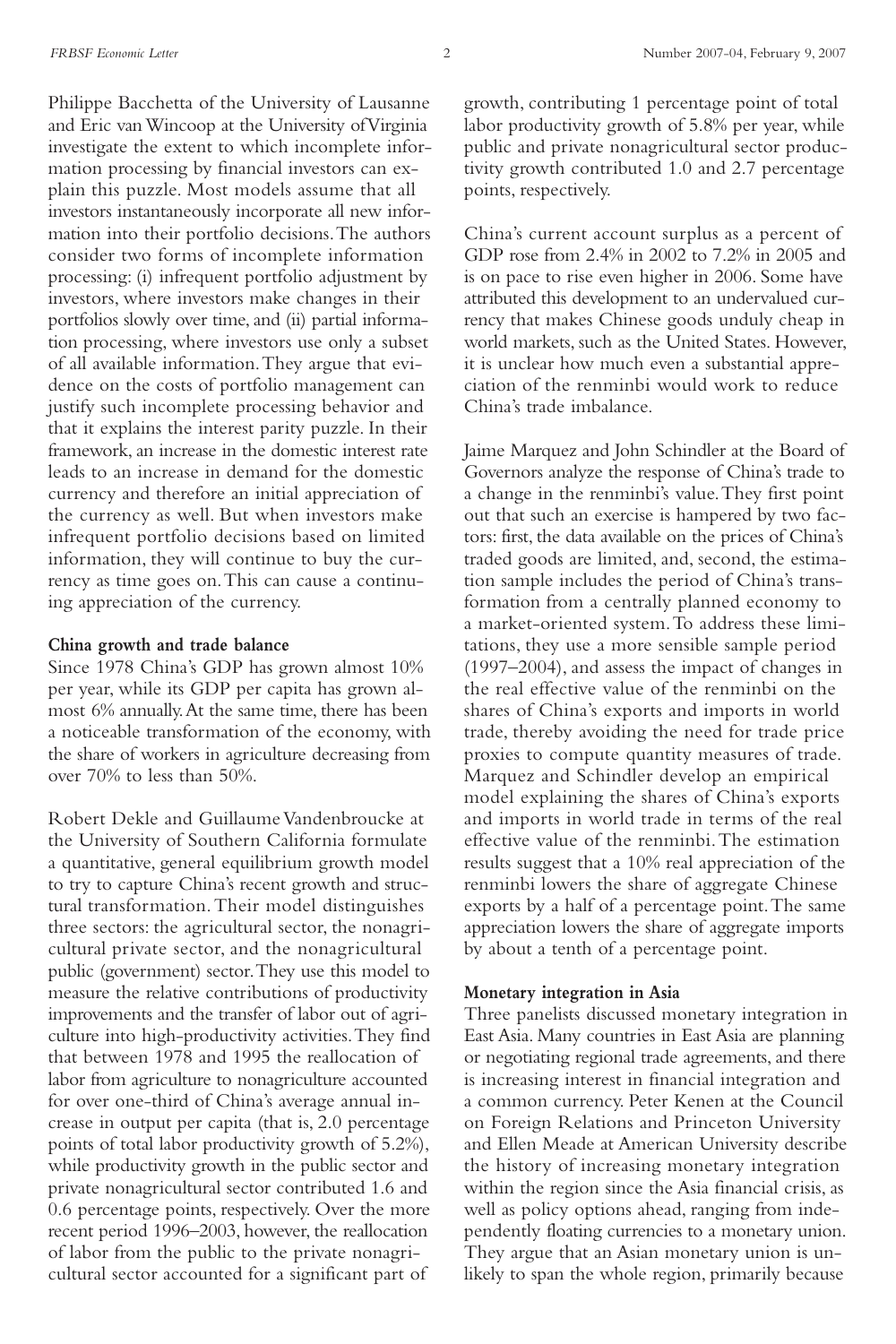of the continued lack of willingness to promote formal delegation of national authority to common institutions.They foresee that China and Japan, as the largest countries in the region, are likely to keep their national currencies, while the ASEAN countries or a subset of its members might be able to form a monetary union of their own. Peter Petri of Brandeis University shows that East Asia interdependence, defined as the preference for trade among regional partners, actually fell in the 1980s, but has been growing in the last decade. He points out that most of this increasing interdependence is attributable to trade relationships fostered by greater specialization in production.

Philip Lane of Trinity College in Dublin and Sergio Schmukler at the World Bank highlight several features that characterize the international financial integration of China and India. First, these countries are large holders of official reserves, while having only a small global share of privately held external assets and liabilities (with the exception of China's foreign direct investment liabilities). Second, their international balance sheets are highly asymmetric: both countries primarily hold lowreturn foreign reserves on the asset side, together with higher-yielding equity and debt liabilities. Third, China and India have improved their net external positions over the last decade, although, based on their level of economic development, neoclassical models would predict them to be large net borrowers. Lane and Schmukler project that domestic financial reforms and capital account liberalization in both countries will lead them to restructure their international balance sheets and become major international investors, with important consequences for global private financial markets.

#### **Other developments in Asia**

R.Anton Braun at the University of Tokyo, Daisuke Ikeda at the Bank of Japan, and Douglas Joines at the University of Southern California investigate the explanation for recent declines in Japanese saving rates and interest rates.They consider several explanations, including changes in fertility rates, changes in survival rates, and changes in technology.They explore the empirical relevance of these factors using a computable dynamic overlapping generations model.They find that the combined effects of an aging population and slower total factor productivity growth successfully explain the declines in Japan's saving rate and after-tax real interest rate during the 1990s.

David Cook at the Hong Kong University of Science and Technology and Hiromi Nosaka at Kansai University analyze the behavior of labor markets in Indonesia at the time of the 1997–1998 Asia crisis.They try to explain why output in Indonesia (and other affected countries as well) fell, even as employment remained relatively constant during the crisis.They do so with a dynamic general equilibrium model of a small open developing economy in which labor markets include both urban employment and rural employment. They show how an external financial shock can lead to migration of labor from the productive urban sector of the economy to the less productive rural sector, leaving overall employment unchanged even as aggregate output declines.

## **Reuven Glick Group Vice President**

#### **Conference papers**

- Bacchetta, Philippe, and Eric van Wincoop."Incomplete Information Processing:A Solution to the Forward Discount Puzzle."
- Braun, R. Anton, Daisuke Ikeda, and Douglas Joines. "Saving and Interest Rates in Japan:Why They Have Fallen and Why They Will Remain Low."
- Cook, David,and Hiromi Nosaka."Dual Labor Markets and Business Cycles."
- Dekle, Robert, and Guillaume Vandenbroucke. "A Quantitative Analysis of China's Structural Transformation."
- Devereux, Michael,Amartya Lahiri, and Ke Pang."Global Current Account Adjustment:A Decomposition."
- Engel, Charles, and John H. Rogers "The U.S. Current Account Deficit and the Expected Share of World Output."
- Kenen, Peter, and Ellen Meade."Monetary Integration in East Asia:Why East Asia Is Different and Why That Matters."
- Lane, Philip, and Sergio Schmukler. "The International Financial Integration of China and India."
- Marquez, Jaime, and John Schindler."Exchange-Rate Effects on China's Trade:An Interim Report."
- Petri, Peter. "Is East Asia Becoming More Interdependent?"